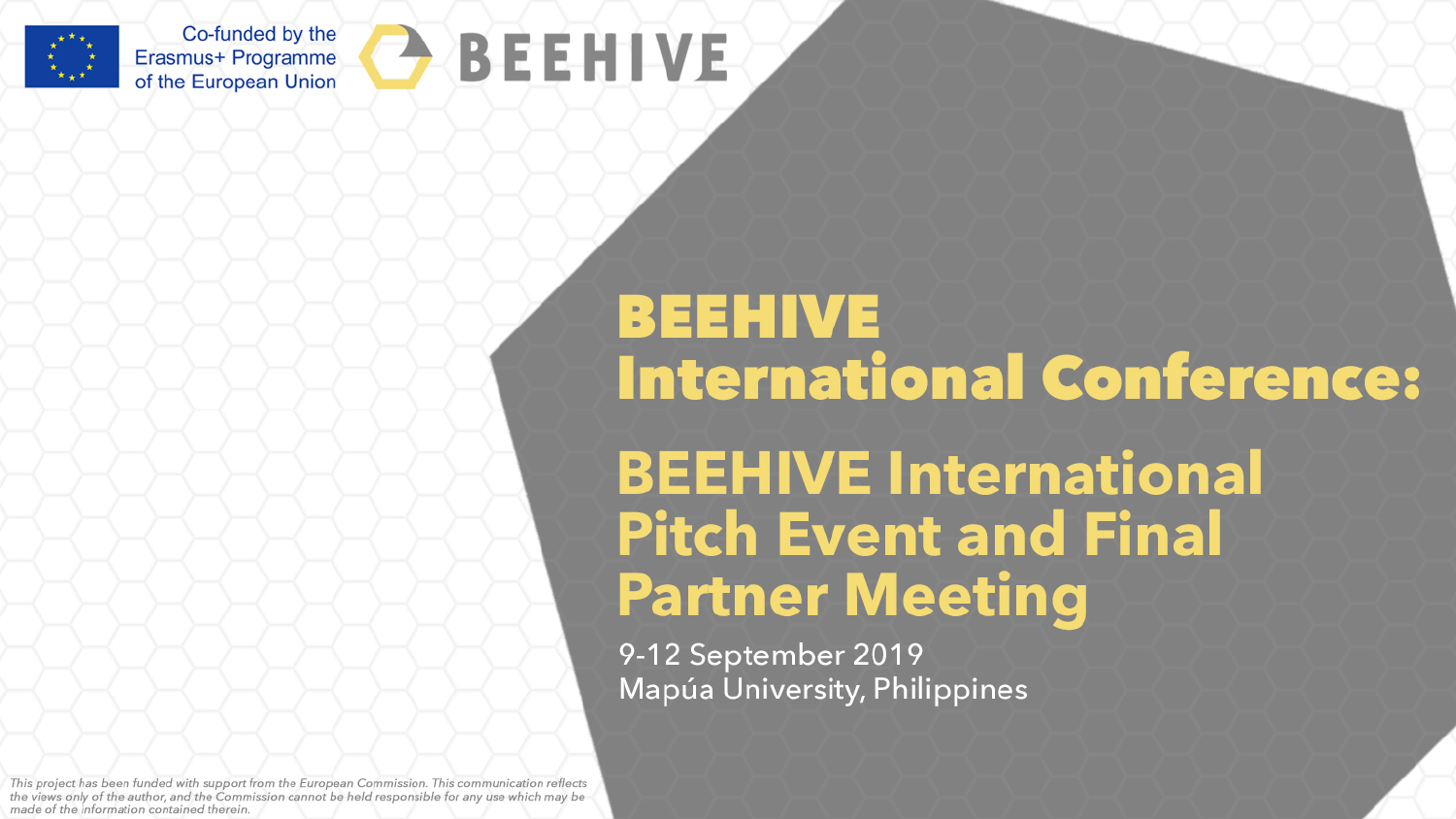

### Erasmus+ Programme

### Key Action 2, Capacity Building in Higher Education

Project Number 573936-EPP-1-2016-1-BG-EPPKA2-CBHE-JP

# **The BEEHIVE Project in a Nutshell**

Christina Armutlieva, Varna University of Management

BEEHIVE Project Coordinator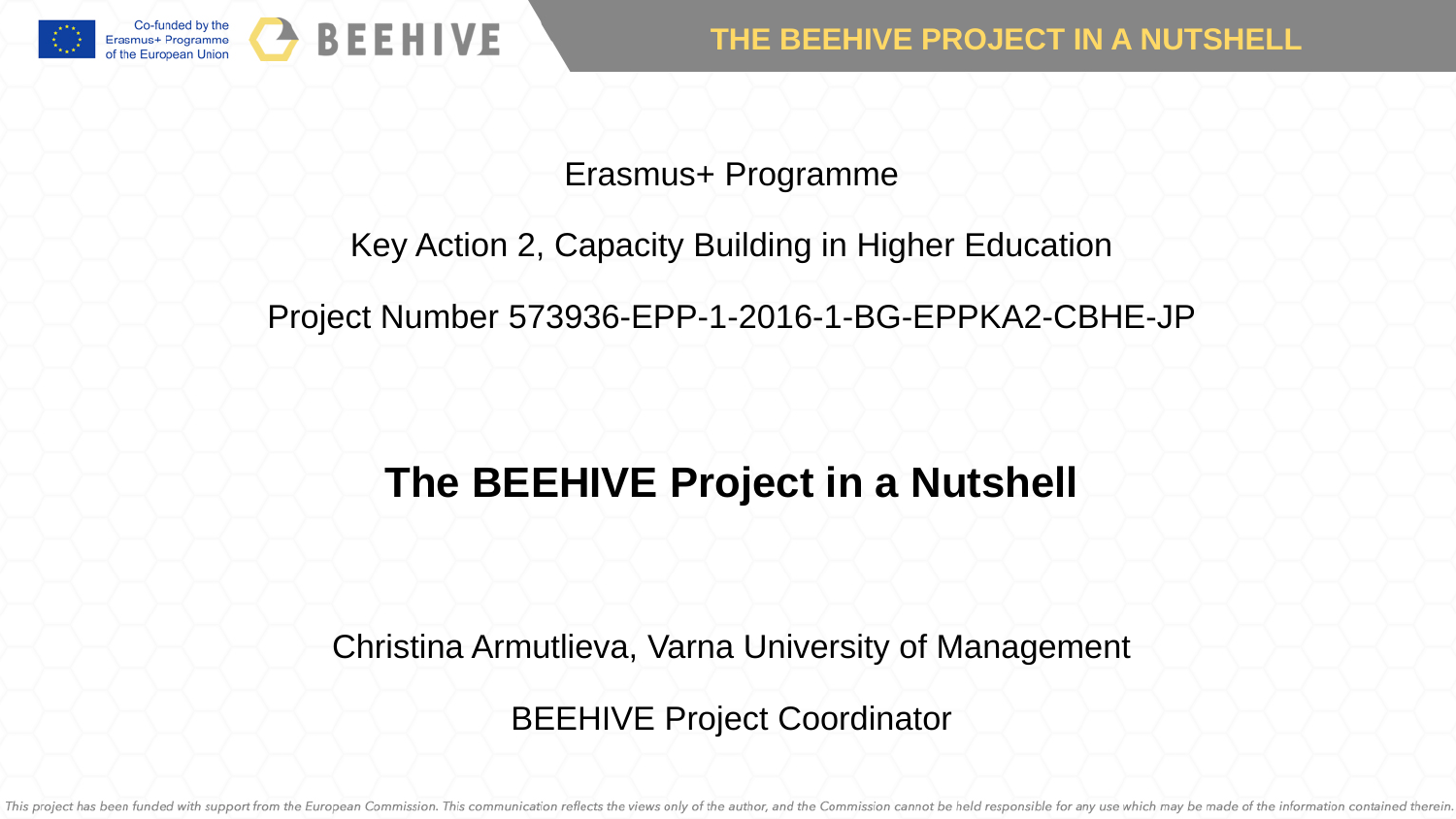

In popular understanding and culture, the term **beehive** symbolizes symmetry, system, organization, productivity, family, community, communication, wisdom, growth

 In the context of Erasmus+ CBHE programme, **BEEHIVE** stands for **B**uilding **E**ntrepreneurial **E**cosystems to Enhance **Hi**gher Education **V**alue Added for Better Graduate **E**mployability.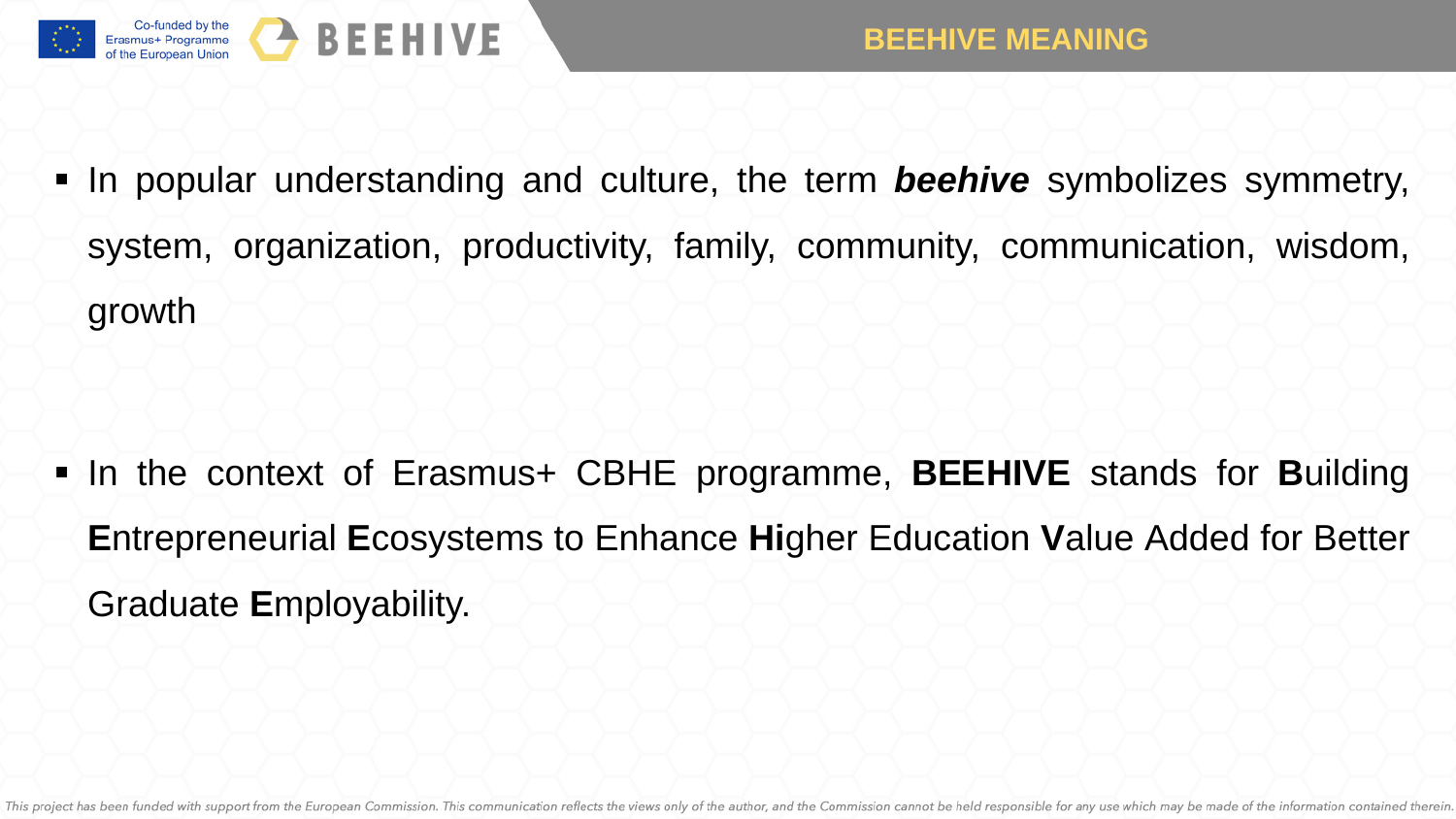

 To build sustainable university-based entrepreneurial ecosystems at the 5 Philippine and Indonesian HEIs involved

To enhance their students' and graduates' employability and ability to create jobs

To support the 5 ASEAN HEIs' transformation into entrepreneurial universities.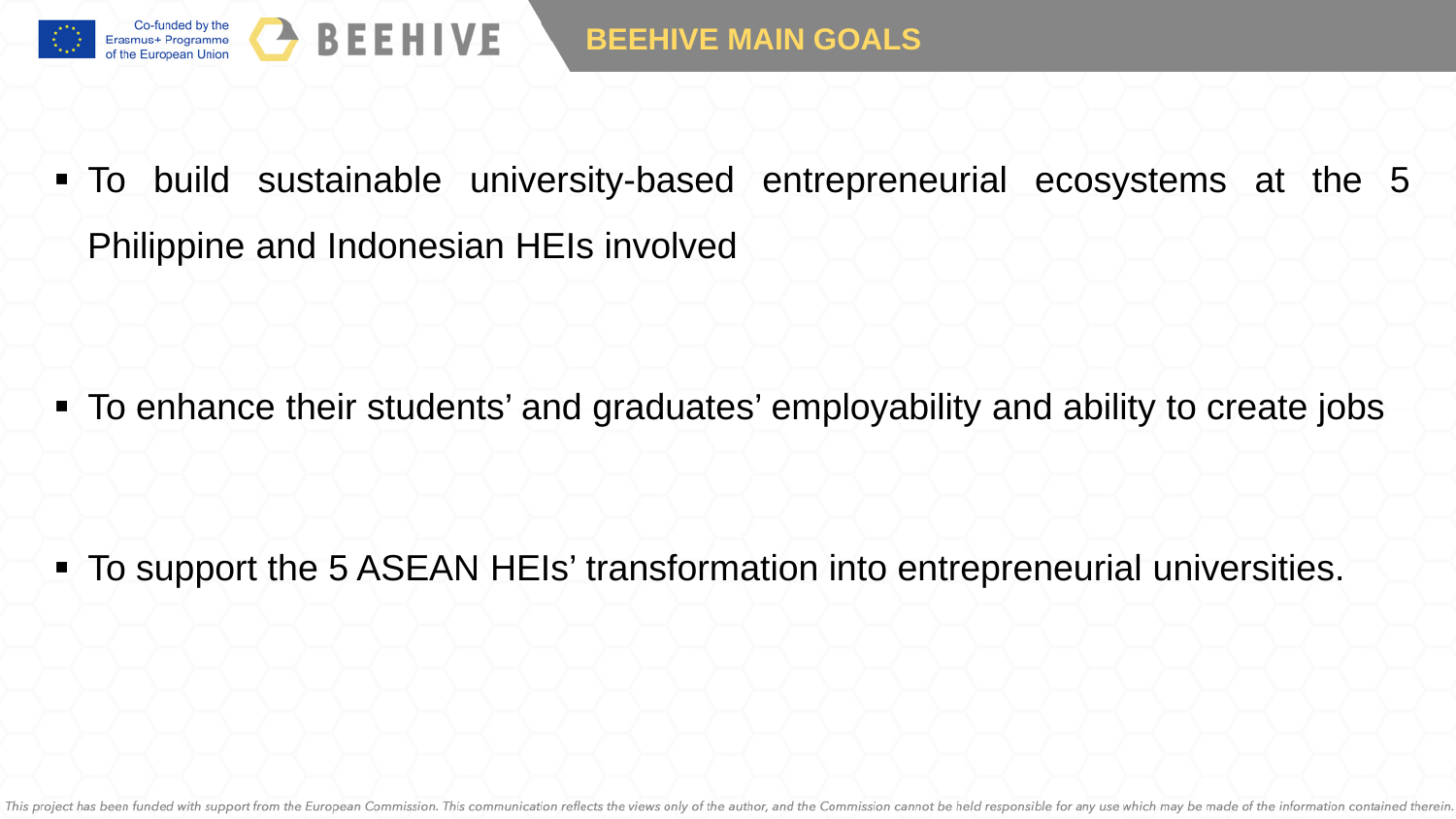

**Programme: Erasmus+ Key Action 2, Capacity Building in Higher Education Project website: [www.beehive-erasmusplus.eu](http://www.beehive-erasmusplus.eu/)**

**Duration**: 36 months

**Eligibility period:**  $15<sup>th</sup>$  October 2016 –  $14<sup>th</sup>$  October 2019

**Maximum grant approved**: 792 510,00 EUR

**Consortium constellation**: 4 EU HEIs, 2 HEIs in ID, 3 HEIs in PH, 1 business incubator from IR and 1 foundation from PH

**Project coordinating institution**: Varna University of Management, Bulgaria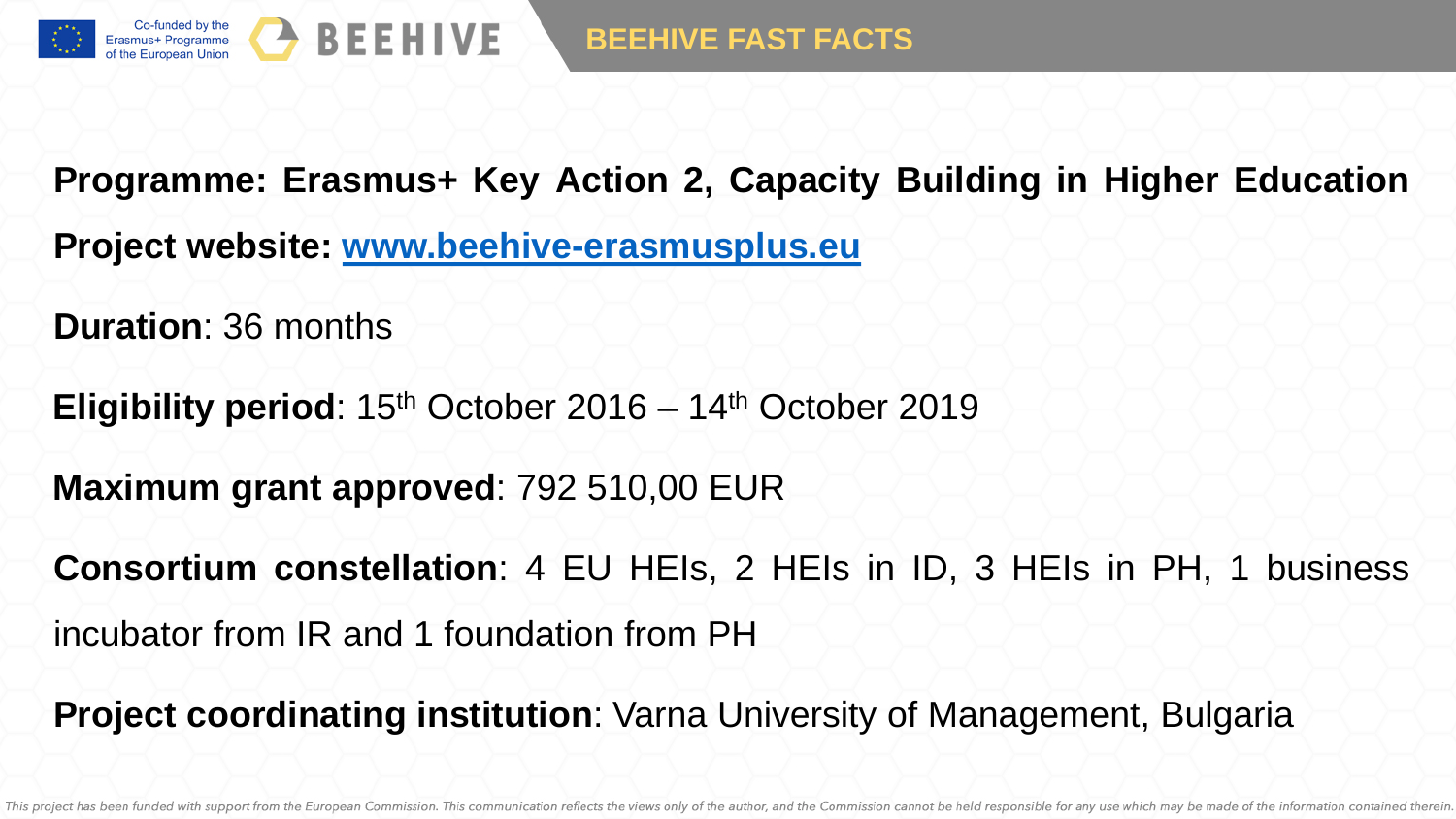# **Students and graduates as well as the academic communities at large of the following 5 ASEAN HEIs:**

- Mapua University, Philippines (Mapua)
- **Saint Louis University, Philippines (SLU)**
- **University of Cebu, Philippines (UC)**
- University of Indonesia, Indonesia (UI)
- **BINUS University, Indonesia (BINUS)**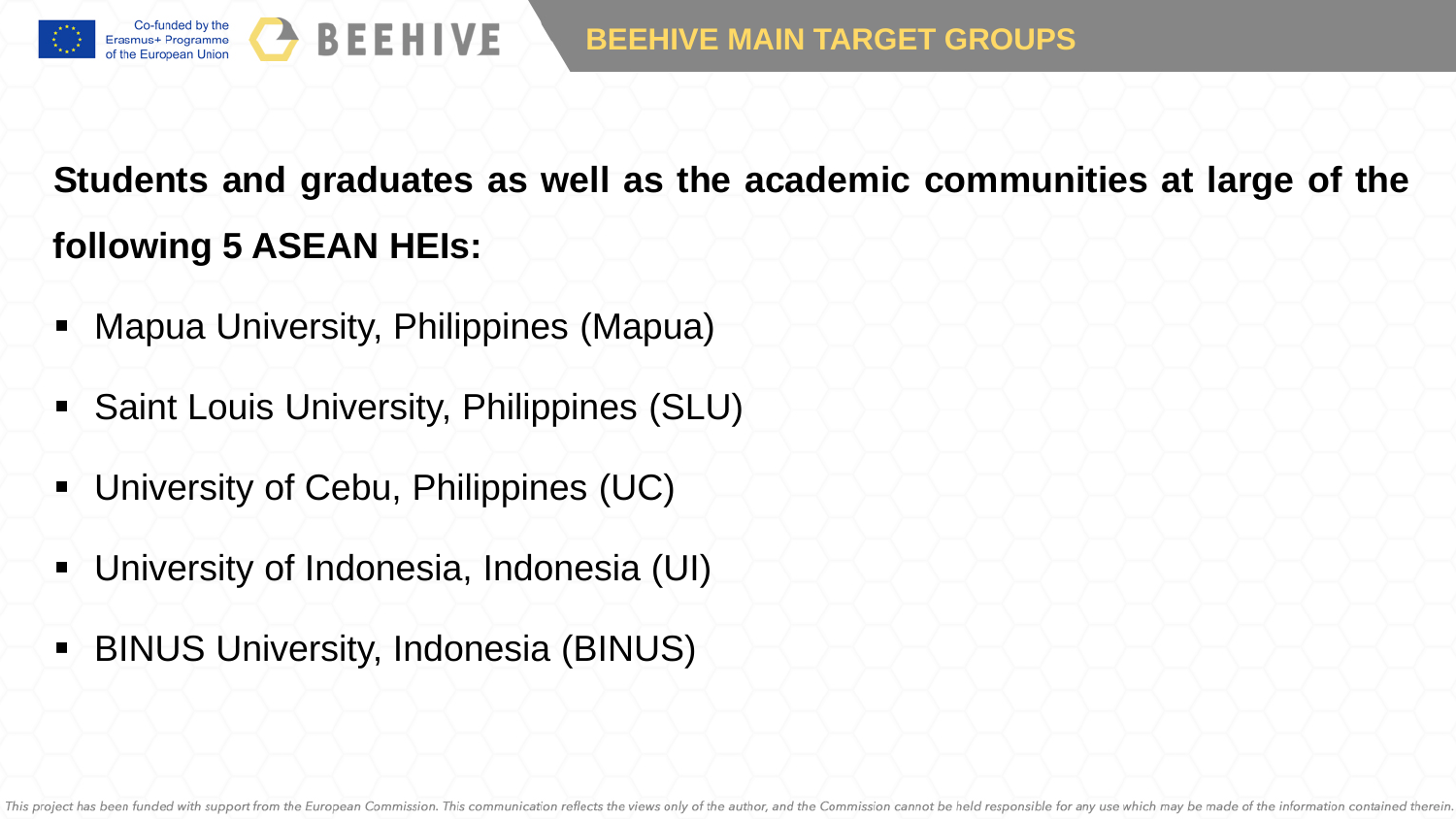

 Towards the Entrepreneurial University National Benchmarking Reports for the [Philippines](http://beehive-erasmusplus.eu/towards-the-entrepreneurial-university-philippines/) and [Indonesia](http://beehive-erasmusplus.eu/towards-the-entrepreneurial-university-indonesia/)

 [Entrepreneurship](http://beehive-erasmusplus.eu/courses/entrepreneurship-mooc/) for All MOOC designed and delivered to more than 4500 students and graduates of the 5 partner HEIs in the Philippines and Indonesia

 Over 30% of the registered students completed the BEEHIVE MOOC successfully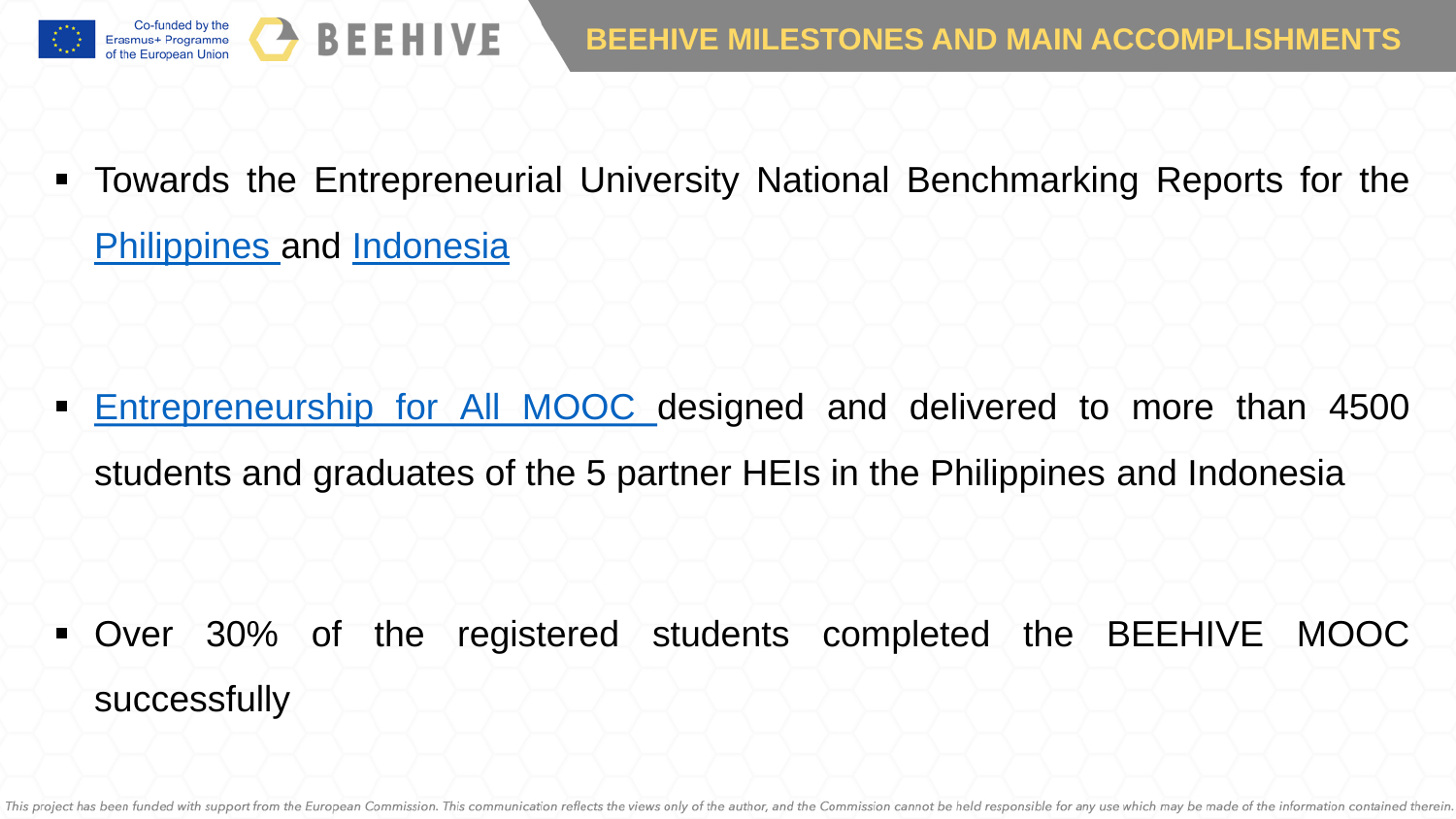

5 BEEHIVE Accelerators set up and piloted at [Mapua,](http://beehive-erasmusplus.eu/mapua-univeristy/) [SLU,](http://beehive-erasmusplus.eu/saint-louis-university-2/) [UC,](http://beehive-erasmusplus.eu/university-of-cebu-2/) [UI](http://beehive-erasmusplus.eu/university-of-indonesia-2/) and [BINUS](http://beehive-erasmusplus.eu/binus-university/)

 53 student start-up ideas and business endeavours designed, developed and supported through the 5 piloting BEEHIVE Accelerator programme; at least 10 student start-ups formally established and registered with BEEHIVE support

 5 BEEHIVE Labels certifying the high quality of the entrepreneurial ecosystems of the 5 ASEAN HEIs involved to be awarded before the end of the project.